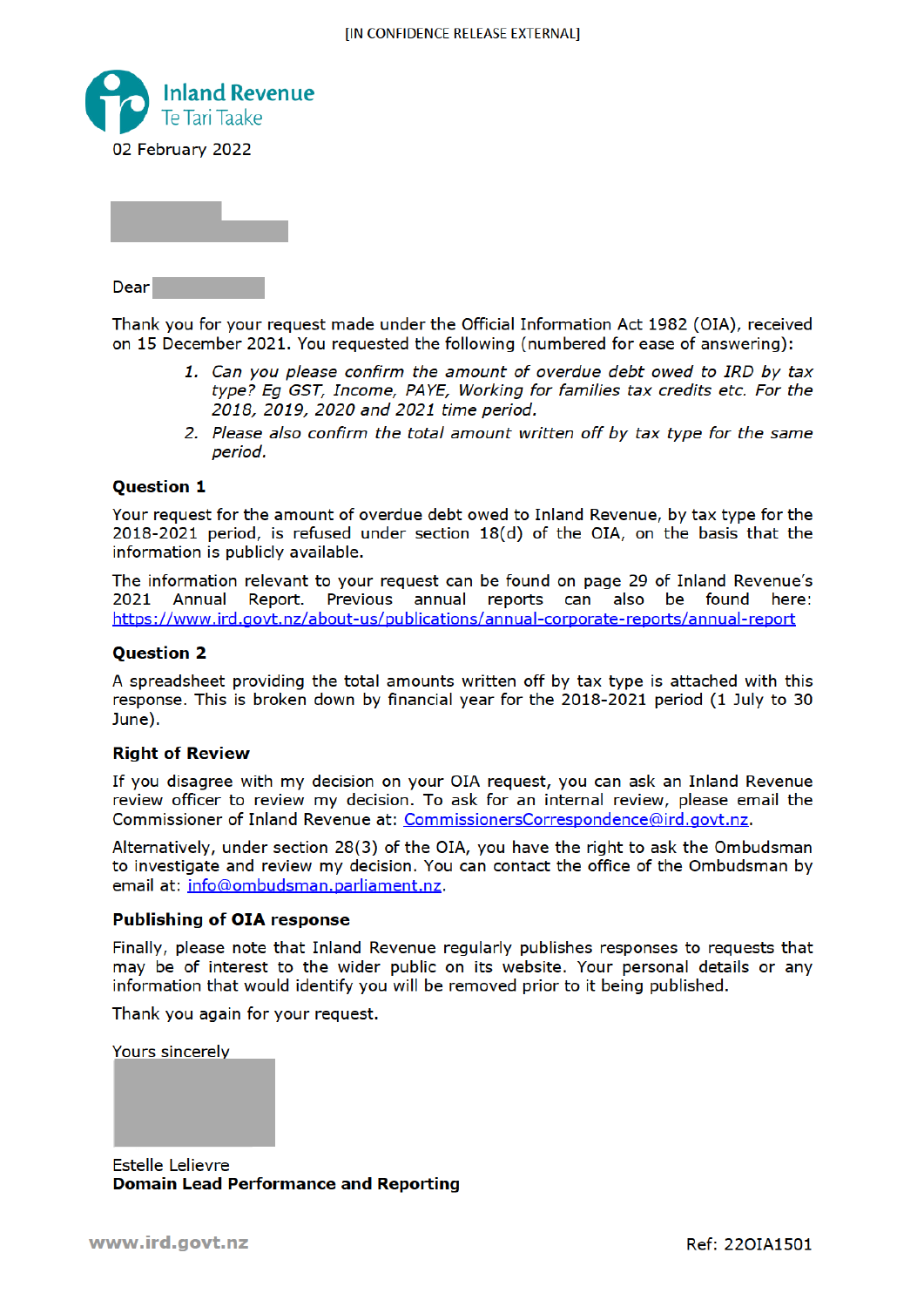## [IN CONFIDENCE].

#### **Write-offs by tax type - YE 30 Jun 18**

| <b>Tax Type Groupings</b>   | Amount            |
|-----------------------------|-------------------|
| Dividend Withholding Tax    | Ś<br>784,767      |
| <b>Fringe Benefit Tax</b>   | \$<br>1,962,763   |
| Goods and Services Tax      | \$<br>157,476,906 |
| Income Tax Individuals      | 209,632,015<br>\$ |
| Income Tax Non-individuals  | 40,801,971        |
| <b>PAYE</b>                 | \$<br>70,796,681  |
| <b>Working for Families</b> | \$<br>116,184,156 |
| Other employer              | 6,794,159         |
| Other tax types             | 8,979,520<br>Ś    |
| <b>Total</b>                | 613,412,940       |

# Approved issuer levy **Child Support employer deductions** Gaming machine duty **Communist Communist Communist Communist Communist Communist Communist Communist Communist Communist Communist Communist Communist Communist Communist Communist Communist Communist Communist Communist C** Imputation credit account **KiwiSaver employer contributions**

KiwiSaver Lotteries duty Māori Authority Non Resident witholding tax Portfolio investment income Qualifying company election tax Paid parental leave Donations tax credit Resident land tax Resident witholding tax Withholding payments non elected

## **Other tax types include: Other employer tax types include:**

Interest PAYE exempt Student loan employer deductions

Resident witholding tax from interest  $\qquad \qquad$  Specified Superannuation contribution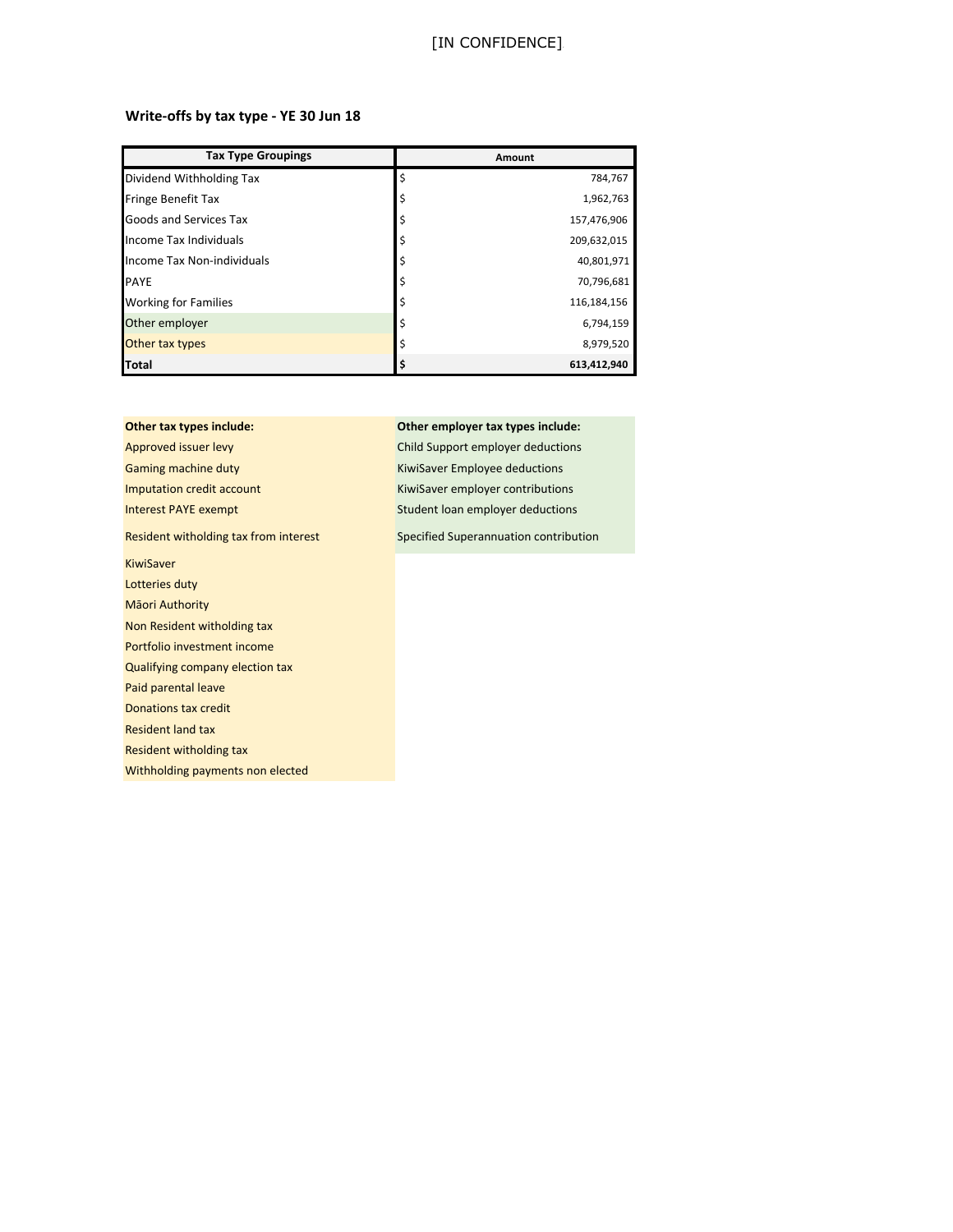## [IN CONFIDENCE]

# **Write-offs by tax type - YE 30 Jun 19**

| <b>Tax Type Groupings</b>   | Amount |             |
|-----------------------------|--------|-------------|
| Dividend Withholding Tax    | \$     | 1,023,364   |
| <b>Fringe Benefit Tax</b>   | \$     | 494,862     |
| Goods and Services Tax      | \$     | 133,455,968 |
| Income Tax Individuals      | \$     | 148,667,227 |
| Income Tax Non-individuals  | \$     | 164,492,925 |
| <b>PAYE</b>                 | \$     | 58,660,992  |
| <b>Working for Families</b> | \$     | 19,070,785  |
| Other employer              |        | 6,084,679   |
| Other tax types             | Ś      | 689,985     |
| <b>Total</b>                |        | 532,640,787 |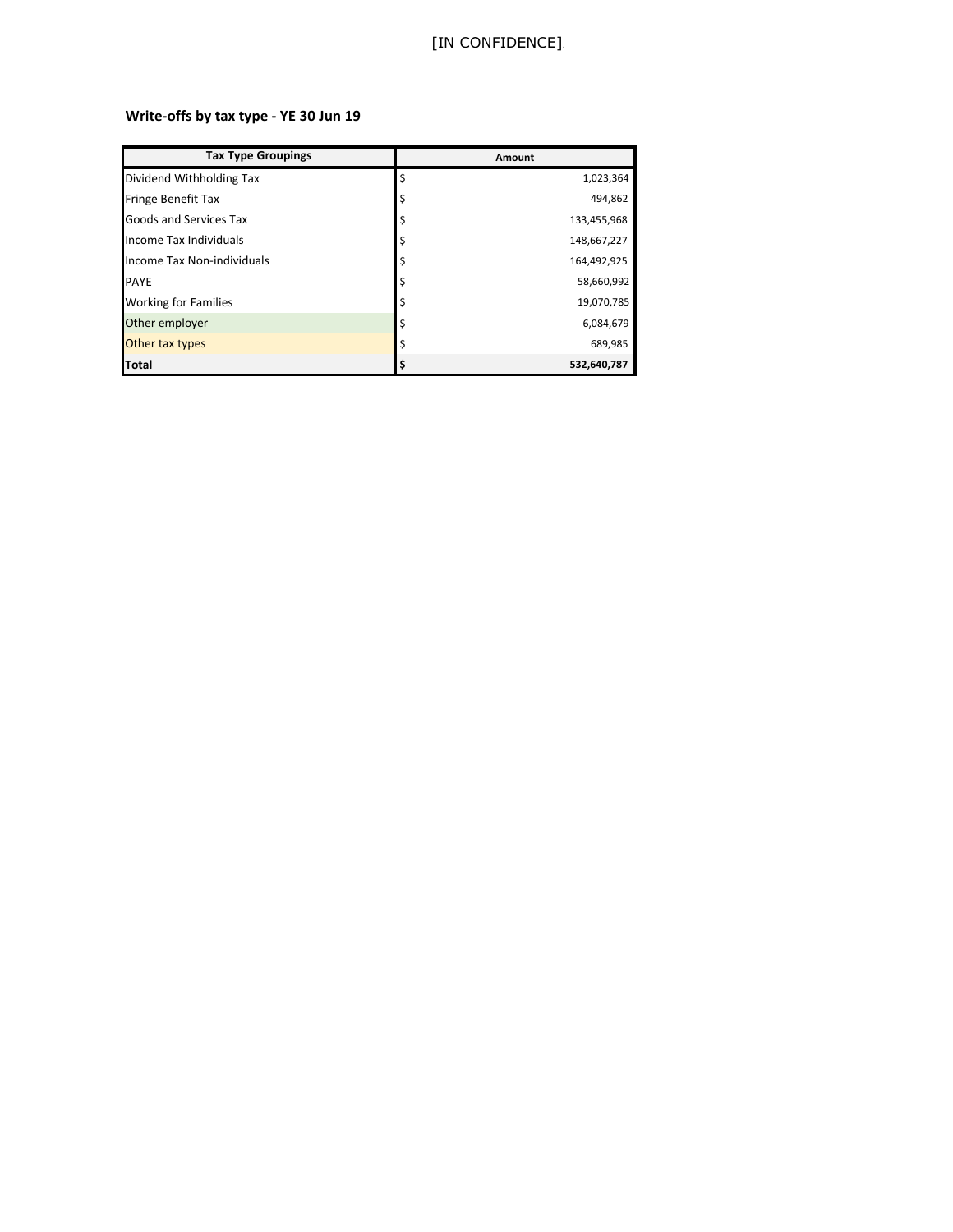## [IN CONFIDENCE]

# **Write-offs by tax type - YE 30 Jun 20**

| <b>Tax Type Groupings</b>     | Amount |             |
|-------------------------------|--------|-------------|
| Dividend Withholding Tax      | Ś      | 1,438,749   |
| <b>Fringe Benefit Tax</b>     |        | 1,057,017   |
| <b>Goods and Services Tax</b> |        | 139,803,196 |
| Income Tax Individuals        |        | 137,349,076 |
| Income Tax Non-individuals    |        | 26,456,606  |
| <b>PAYE</b>                   |        | 68,161,529  |
| <b>Working for Families</b>   |        | 27,863,217  |
| Other employer                |        | 7,935,320   |
| Other tax types               |        | 1,577,006   |
| Total                         |        | 411,641,714 |